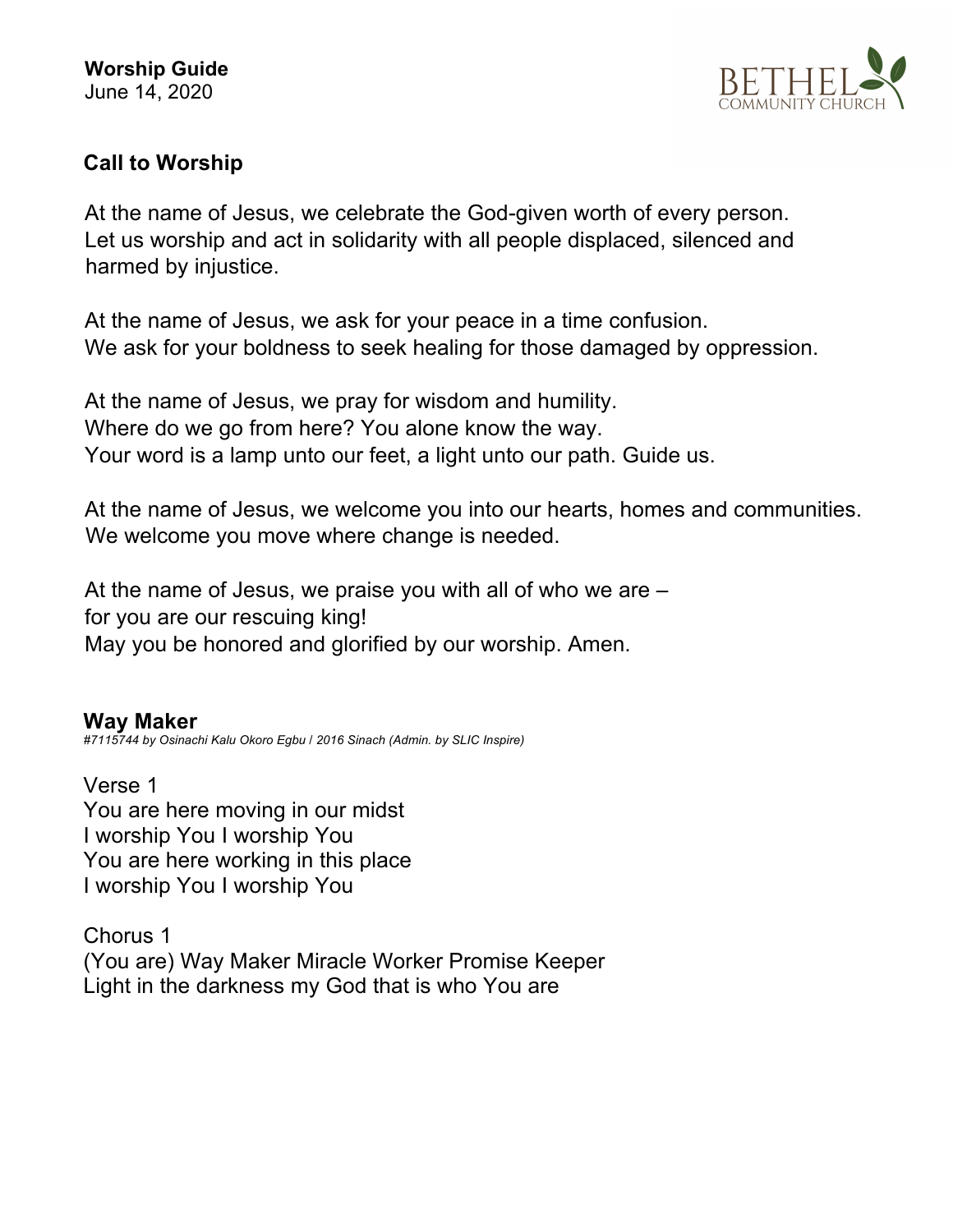# **Worship Guide**

June 14, 2020



Verse 2

You are here touching ev'ry heart I worship You I worship You You are here healing ev'ry heart I worship You I worship You

Verse 3 You are here turning lives around I worship You I worship You You are here mending ev'ry heart I worship You yeah I worship You Lord

Tag That is who You are That is who You are That is who You are That is who You are

## **Bridge**

Even when I don't see it You're working Even when I don't feel it You're working You never stop You never stop working You never stop You never stop working

## **God Is Able**

*#5894275 by Ben Fielding and Reuben Morgan 2010 Hillsong Publishing*

#### Verse 1

God is able, He will never fail, He is Almighty God Greater than all we seek, greater than all we ask, He has done great things

### **Chorus**

Lifted up He defeated the grave, raised to life our God is able In His Name we overcome for the Lord our God is able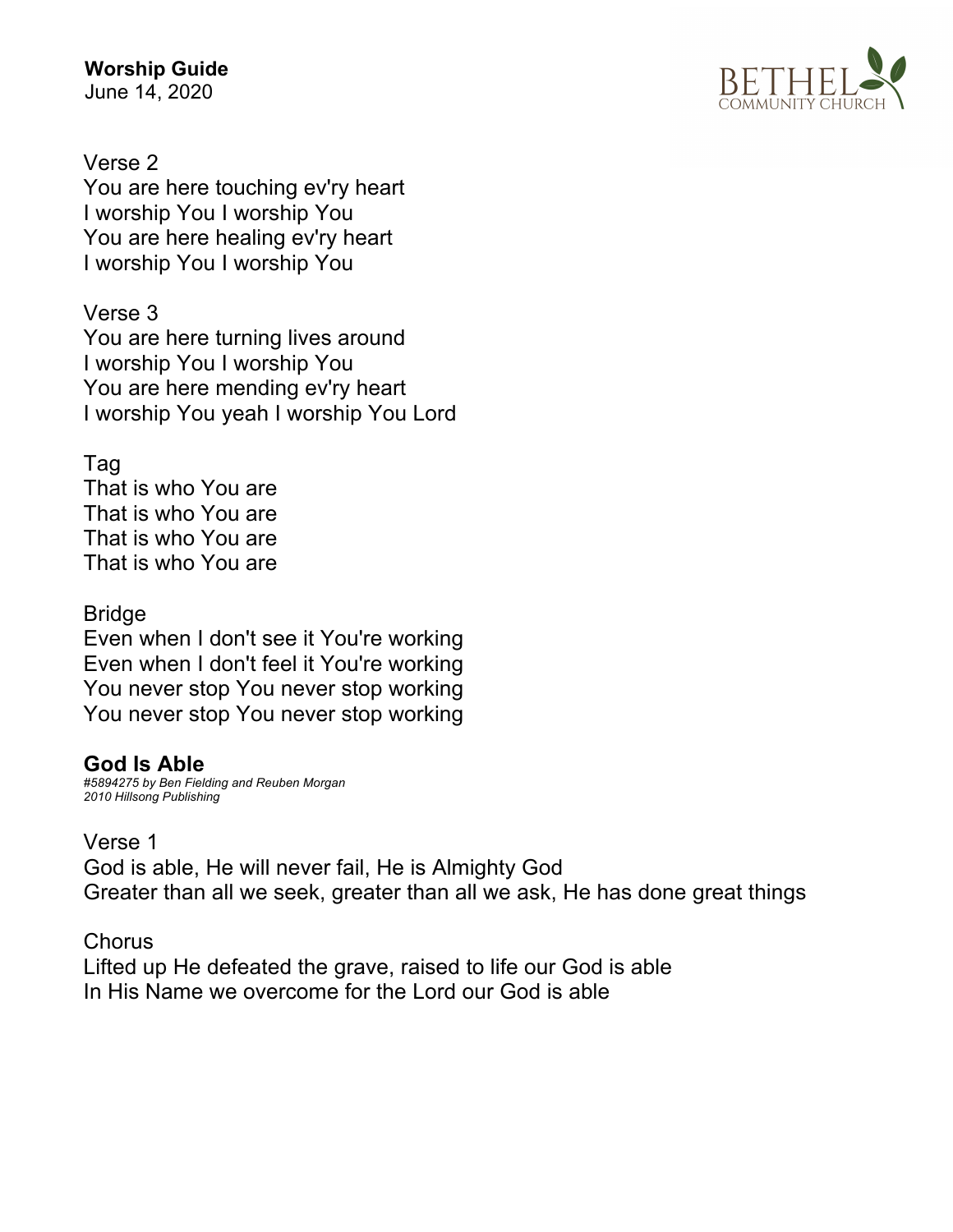#### **Worship Guide** June 14, 2020



#### Verse 2

God is with us, God is on our side, He will make a way Far above all we know, far above all we hope, He has done great things

#### Bridge

God is with us, He will go before He will never leave us, He will never leave us God is for us, He has open arms He will never fail us, He will never fail us

#### **I Will Rise**

*#5183450 by Louie Giglio, Matt Maher, Jesse Reeves, and Chris Tomlin 2008 Vamos Publishing, Thankyou Music, and spiritandsong.com*

#### Verse 1

There's a peace I've come to know Though my heart and flesh may fail There's an anchor for my soul I can say it is well

(Pre-Chorus) Jesus has overcome And the grave is overwhelmed The victory is won He is risen from the dead

Chorus 1 (And) I will rise when He calls my name No more sorrow no more pain I will rise on eagle's wings Before my God fall on my knees And rise I will rise (I will rise)

Verse 2 There's a day that's drawing near When this darkness breaks to light And the shadows disappear And my faith shall be my eyes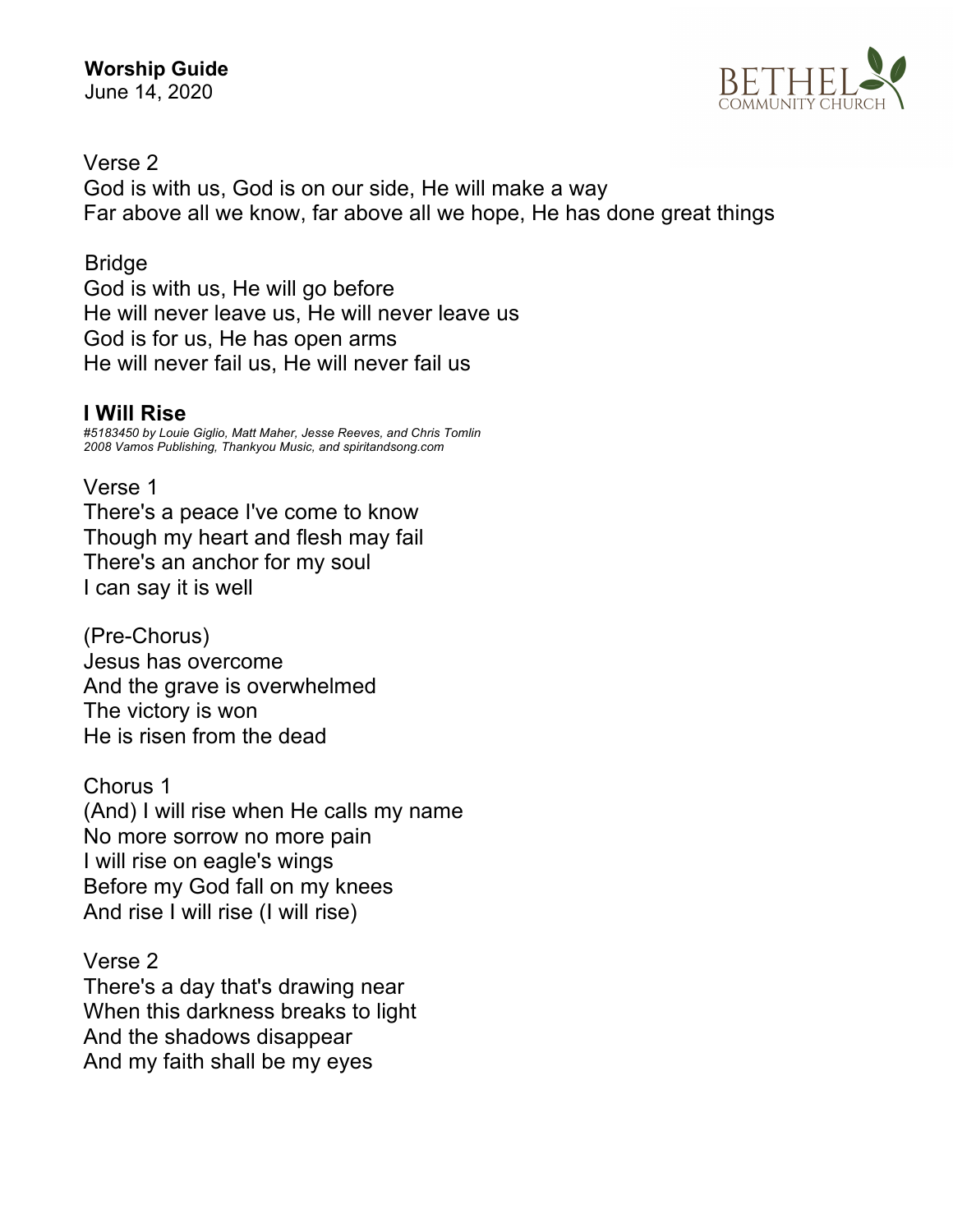# **Worship Guide**

June 14, 2020



(Bridge) And I hear the voice of many angels sing Worthy is the Lamb And I hear the cry of ev'ry longing heart Worthy is the Lamb

## **It Is Well With My Soul**

*#25376 by Philip Paul Bliss and Horatio G. Spafford* / *Public Domain*

Verse 1 When peace like a river attendeth my way When sorrows like sea billows roll Whatever my lot, thou hast taught me to say It is well, it is well with my soul

## Verse 2

Tho' Satan should buffet, Tho' trials should come Let this blest assurance control That Christ hath regarded my helpless estate And hath shed His own blood for my soul

**Chorus** It is well (it is well), with my soul (with my soul) It is well, it is well with my soul

Verse 3 My sin O the bliss of this glorious thought My sin not in part but the whole Is nailed to the cross and I bear it no more Praise the Lord, praise the Lord O my soul

### Verse 4

And Lord haste the day when the faith shall be sight The clouds be rolled back as a scroll The trump shall resound and the Lord shall descend Even so it is well with my soul